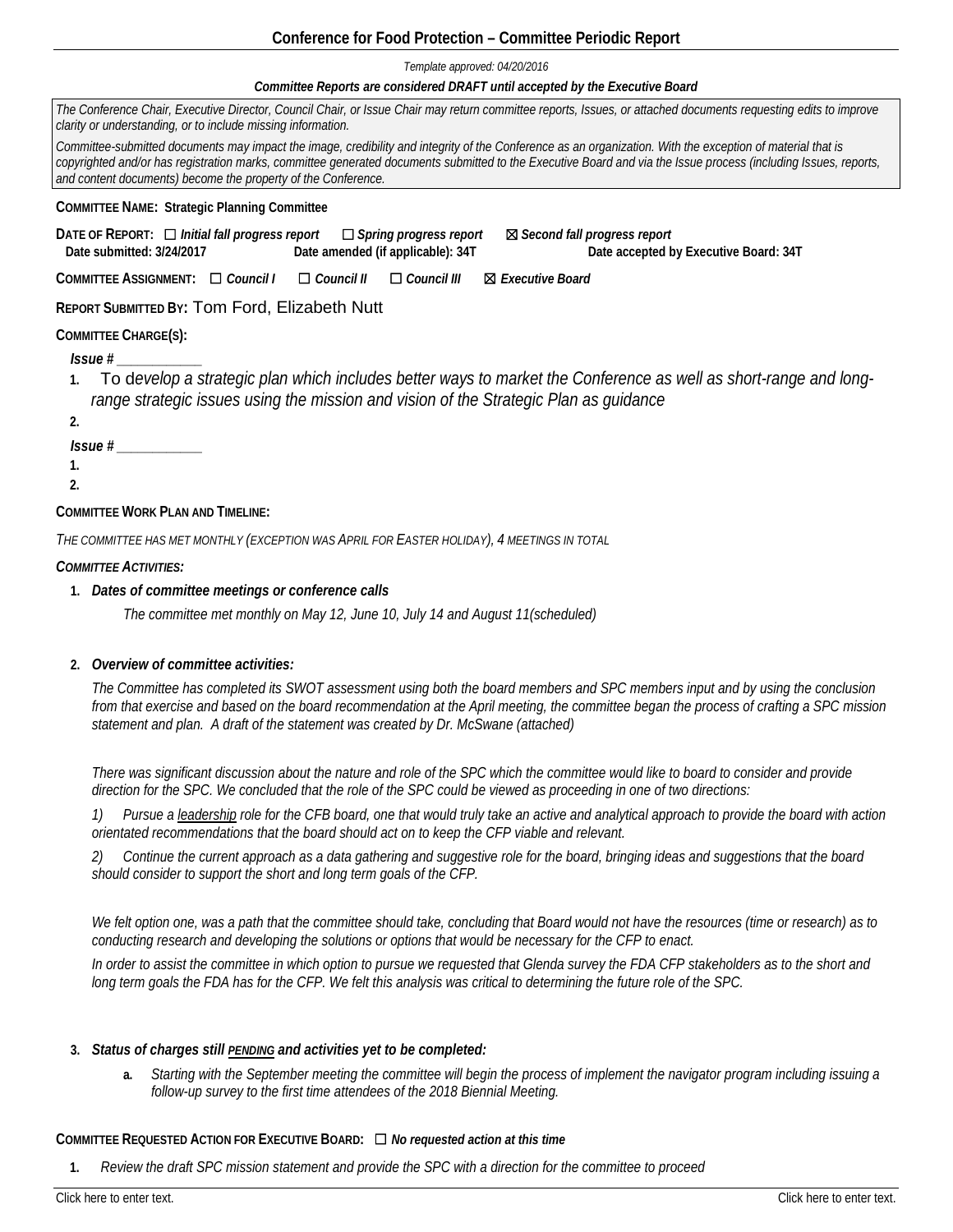## **ATTACHMENTS:**

- **1.** *Content Documents:*
	- **a.** *Committee Member Roster:* <del>□</del> *See changes noted above under "requested action"* **⊠** *No changes to previously approved roster* "Committee Members Template" (Excel) available at: www.foodprotect.org/work/ Committ *"Committee Members Template" (Excel) available at: www.foodprotect.org/work/ Committee roster to be submitted as a PDF attachment to this report.*
	- **b.** *Committee Generated Content Documents (OPTIONAL):* ☐ *No draft content documents submitted at this time Meeting minutes May-July*

# **2.** *Supporting Attachments (OPTIONAL):* ☐ *Not applicable*

*SPC Draft Mission statement*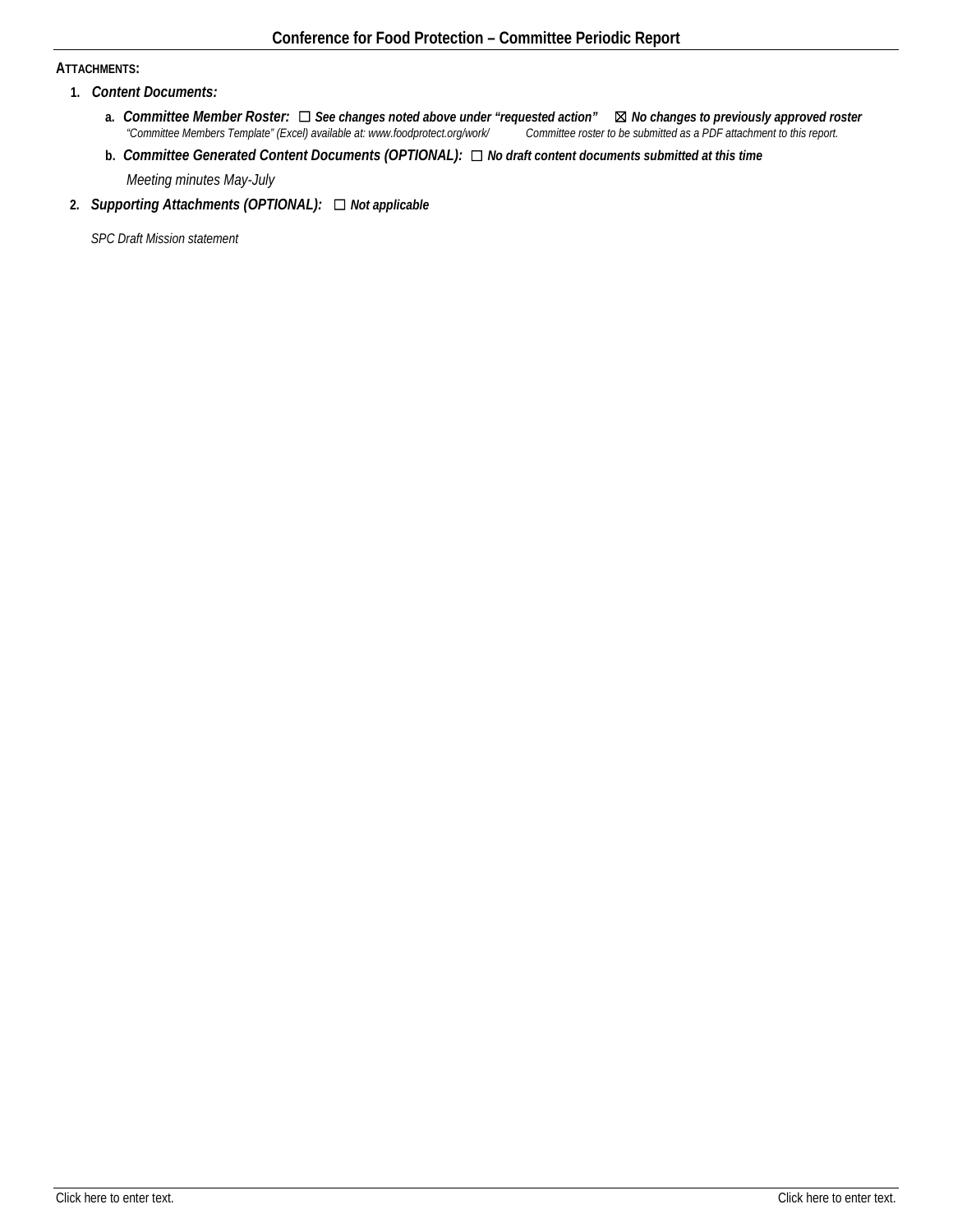|                                                                                         | • Credibility of the Conference and work output.                                                                                                                                                                                                                                                                                                                                                                                                                                                                                                                                                                                                                                             |
|-----------------------------------------------------------------------------------------|----------------------------------------------------------------------------------------------------------------------------------------------------------------------------------------------------------------------------------------------------------------------------------------------------------------------------------------------------------------------------------------------------------------------------------------------------------------------------------------------------------------------------------------------------------------------------------------------------------------------------------------------------------------------------------------------|
|                                                                                         | • Consensus building process with all key stakeholders                                                                                                                                                                                                                                                                                                                                                                                                                                                                                                                                                                                                                                       |
| $ Q1\rangle$ Describe or list what you feel are the most important and unique strengths | • Long history and continued membership/conference attendance growth                                                                                                                                                                                                                                                                                                                                                                                                                                                                                                                                                                                                                         |
| associated with the Conference for Food Protection:                                     | confirming key national role of CFP                                                                                                                                                                                                                                                                                                                                                                                                                                                                                                                                                                                                                                                          |
| Q1)                                                                                     | . The meeting provides an open forum for the input of all stakeholders to food<br>safety as equal players in the discussion. This allows all views to be heard and<br>acted upon.<br>. The meeting and Committees also provide networking opportunities that are<br>invaluable. When you think that it takes regulatory, industry, consumers, and<br>academia to help achieve an integrated food safety system, this can be progressed<br>by having familiarity with the players and knowing each other and having worked<br>together. The CFP provides that opportunity.<br>• Anyone can submit an Issue<br>. In my opinion the most important strength of CFP is the large group of people |
| Q1)                                                                                     | from many different backgrounds converging together expressing their respective<br>thoughts on a common goal. Food Protection.                                                                                                                                                                                                                                                                                                                                                                                                                                                                                                                                                               |
|                                                                                         |                                                                                                                                                                                                                                                                                                                                                                                                                                                                                                                                                                                                                                                                                              |
| Q1)                                                                                     | . Provides a process to include all stake holders in the development of new food<br>safety regulations which are science-based and practical to implement.<br>• Good networking opportunities with other food safety professionals.                                                                                                                                                                                                                                                                                                                                                                                                                                                          |
|                                                                                         | • The ability for anyone to submit issues or concerns to CFP. This gives everyone a                                                                                                                                                                                                                                                                                                                                                                                                                                                                                                                                                                                                          |
|                                                                                         | chance to make changes to the Model Food Code, create guidance documents, or                                                                                                                                                                                                                                                                                                                                                                                                                                                                                                                                                                                                                 |
| Q1)                                                                                     | point out other changes needed.                                                                                                                                                                                                                                                                                                                                                                                                                                                                                                                                                                                                                                                              |
| Q1)                                                                                     | . Having an opportunity to work together (all constituencies) to bring issues to the<br>forefront and create recommendations for improving and maintaining regulations.<br>This is the only forum that I know that exists for this type of interaction.                                                                                                                                                                                                                                                                                                                                                                                                                                      |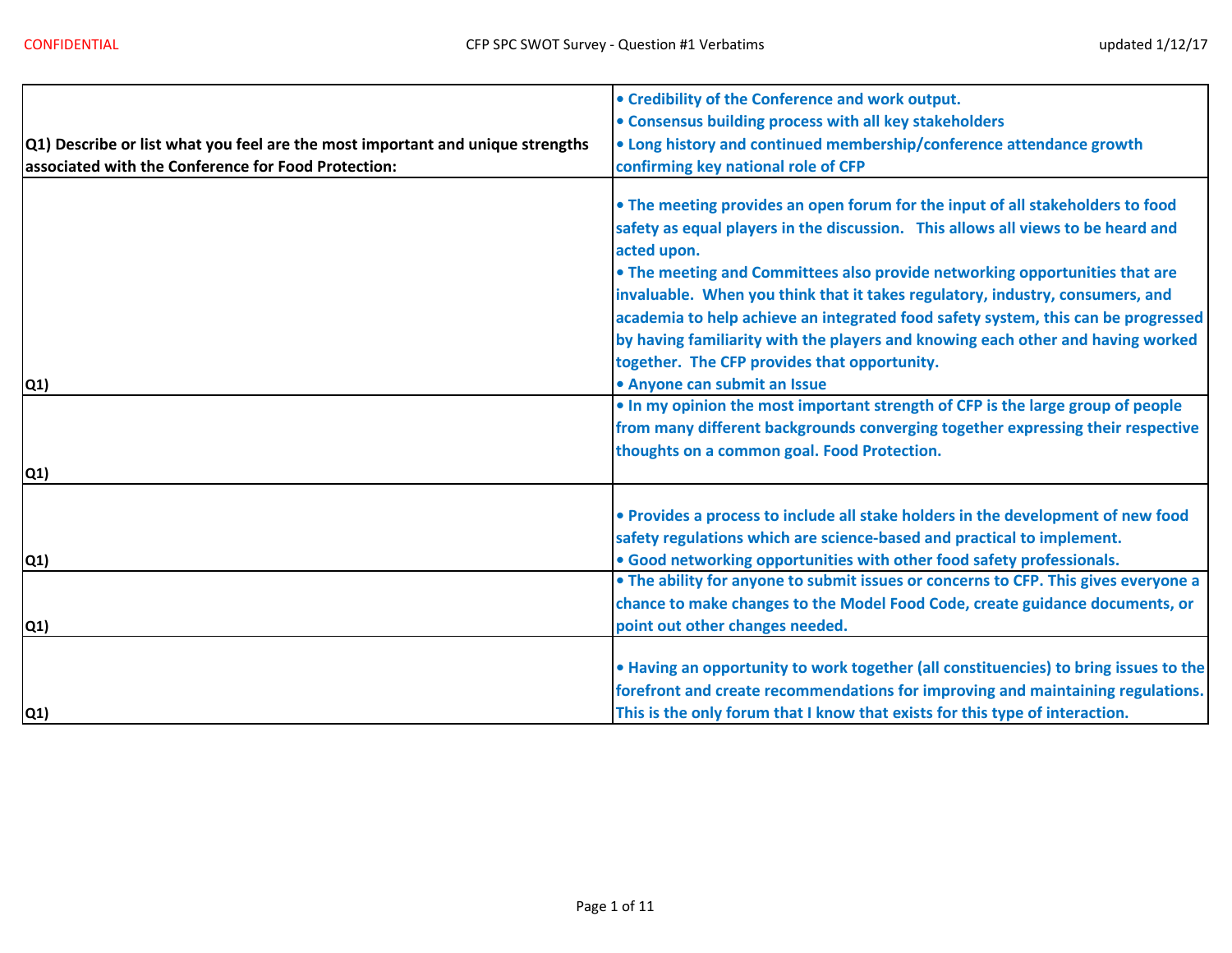|               | 1. Participants from many different constituencies                                     |
|---------------|----------------------------------------------------------------------------------------|
|               | 2. Opportunity to serve on committees to discuss, research, and make                   |
|               | recommendations for topics of concern                                                  |
|               | 3. Ability for anyone to submit an issue for consideration                             |
|               | 4. Potential direct impact on FDA Food Code                                            |
|               | 5. Meetings held in different regions, which allows members who cannot travel far      |
|               | to attend at least some of the time                                                    |
|               | 6. Membership fee included in conference registration                                  |
| Q1)           |                                                                                        |
|               | . The passion that we all share for the work that we do. But sometime, our             |
|               | passion gets mixed in with our personal feelings/agendas and I fear that there         |
|               | might be some members that are not willing to put aside their own personal             |
|               | agendas and, instead focus on the what is best for the missions that we share as       |
| Q1)           | <b>CFP members.</b>                                                                    |
|               |                                                                                        |
|               | . Most importantly, the idea of all parties (industry, regulatory, and academia        |
| Q1)           | working together to achieve one goal. This is also a uniqueness with CFP.              |
|               | • The assembling of individuals from multiple areas of expertise to discuss            |
|               | relevant food topics which have a direct impact on food safety and working             |
|               | conditions for food employees. Attendees show a true dedication and passion for        |
| Q1)           | their line of work.                                                                    |
|               | . Regulators at all levels of the profession get the opportunity to participate in the |
|               | development of the Food Code.                                                          |
|               | • Gives food safety professionals a way to elevate and enrich their professional       |
|               | experience.                                                                            |
|               | • Regulators become more informed by hearing and experiencing the views and            |
|               | perspectives of industry, consumers, and the other regions.                            |
|               | . Collaboration with professionals in other regions can make and actual impact in      |
|               | moving toward uniformity and consistency.                                              |
| $\mathsf{Q1}$ |                                                                                        |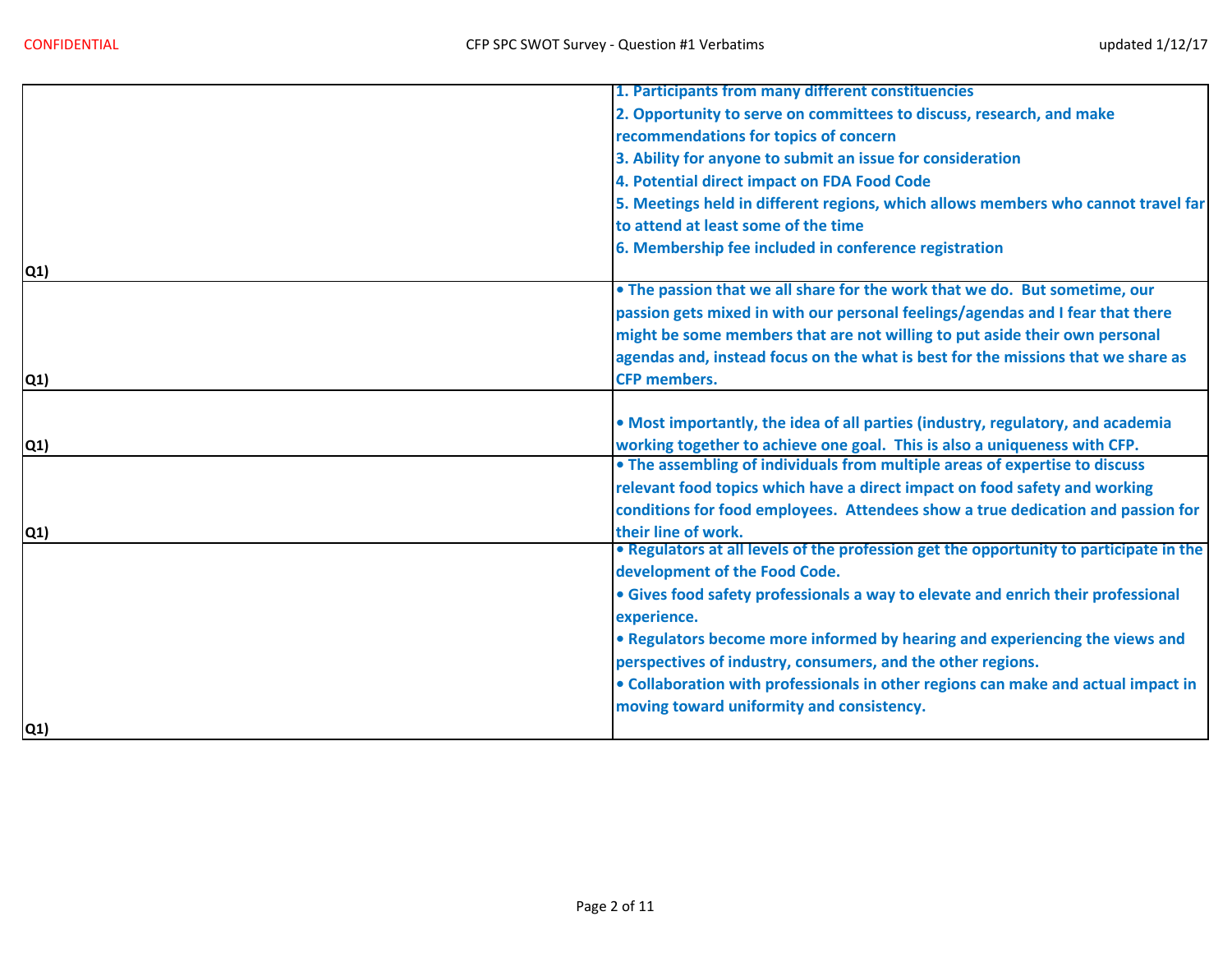|                                                                                | • Membership expansion with non-tapped groups (industry, retail etc.)               |
|--------------------------------------------------------------------------------|-------------------------------------------------------------------------------------|
|                                                                                | • Financial outlook and potential pressures                                         |
| Q2) Describe or list what weaknesses or deficiencies you see are impacting the | . Low membership/conference registration fees compared to other national level      |
| CFP:                                                                           | conferences with less national impact work output                                   |
|                                                                                |                                                                                     |
|                                                                                |                                                                                     |
|                                                                                | . Those newer to the CFP may not understand the CFP process and its enormous        |
|                                                                                | impact on national retail food policy development, which in turn is used as a basis |
|                                                                                | for state and local regulations and applied in retail food and food service         |
|                                                                                | establishments as a part of food safety plans/food safety management systems        |
|                                                                                | and in daily operational practices. The CFP also is an influence in regards to the  |
|                                                                                | development, maintenance, and use of the Retail Program Standards.                  |
|                                                                                | . To "close this circle", there is a need for the stakeholder segments and the CFP  |
|                                                                                | leadership to come together to better explain this link. For example, for the FDA,  |
|                                                                                | to explain the Food Code development process leading up to the Conference           |
|                                                                                | meeting and the follow up after. For the CFP, to explain the Issue submission       |
|                                                                                | process, the make-up of the CFP membership and the process of the Council           |
|                                                                                | sessions and the Committees. For the regulatory segment, to explain what            |
|                                                                                | happens at the state and local level with the CFP recommendations and the           |
|                                                                                | resulting FDA Food Code changes that come out of the CFP meeting; For the           |
|                                                                                | Industry segments, address how the recommendations of the CFP are handled at        |
|                                                                                | the store or restaurant operational level; For the consumer segment - identify      |
|                                                                                | what is on the minds of consumers and keep other stakeholder segments aware of      |
|                                                                                | emerging issues specific to consumer needs; For the Academia segment - Were         |
|                                                                                | there any Issues that were a No Action due to lack of science? Are these potential  |
|                                                                                | areas of academic study? Could they be? How does Academia utilize the CFP           |
|                                                                                | recommendations or resulting Food Code changes to view the emerging needs for       |
| Q2)                                                                            | food safety research bench research or behavioral research?                         |
|                                                                                | . From the short time I have been involved with CFP, I believe its biggest          |
|                                                                                | weakness is the marketing of its name and purpose to the industry professionals it  |
|                                                                                | serves.                                                                             |
| Q2)                                                                            |                                                                                     |
|                                                                                | • Reliance on volunteers for some key committee leadership positions can result     |
| Q2)                                                                            | in less-than-satisfactory outcomes.                                                 |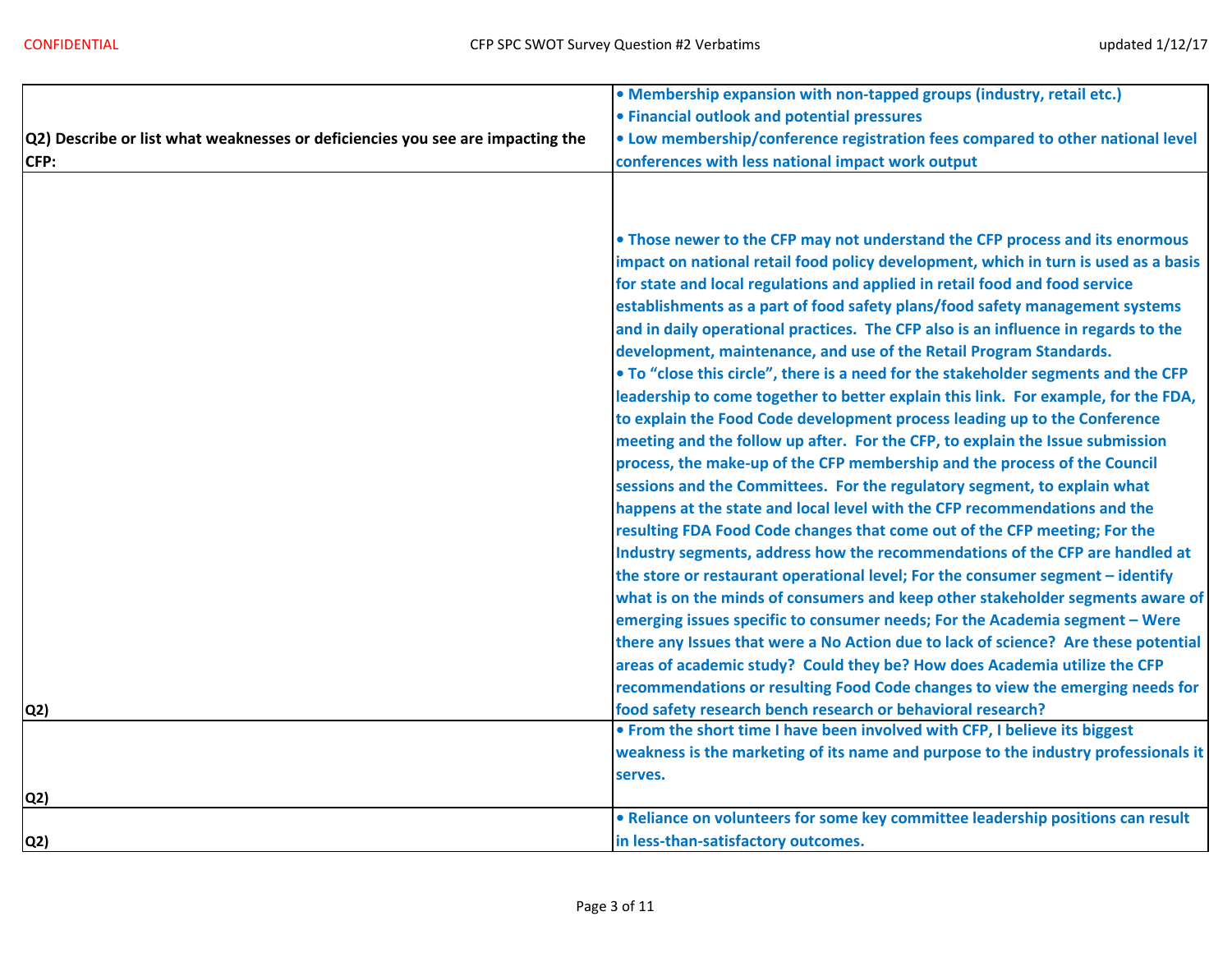|                | . Local health departments make up a majority of food inspections being                                                                                                                                                                                                                                                                                                                                                                                                                                                                                                                                                                                                                                                                              |
|----------------|------------------------------------------------------------------------------------------------------------------------------------------------------------------------------------------------------------------------------------------------------------------------------------------------------------------------------------------------------------------------------------------------------------------------------------------------------------------------------------------------------------------------------------------------------------------------------------------------------------------------------------------------------------------------------------------------------------------------------------------------------|
|                | performed. There is a large number of local health officials working on                                                                                                                                                                                                                                                                                                                                                                                                                                                                                                                                                                                                                                                                              |
|                | committees, but when it comes time for final votes, local health departments                                                                                                                                                                                                                                                                                                                                                                                                                                                                                                                                                                                                                                                                         |
| Q <sub>2</sub> | have no say in the vote of the delegates.                                                                                                                                                                                                                                                                                                                                                                                                                                                                                                                                                                                                                                                                                                            |
|                | . While CFP seeks to be inclusive of all members at times it appears that the some<br>companies are "selling" their services or products for their benefit not the good of<br>CFP. The Constitution and Bylaws and Executive Board should continue to address<br>these issues as they arise to minimize these situations. There are opportunities to<br>address balance issues within committees and to restrict the amount of members                                                                                                                                                                                                                                                                                                               |
|                | at large. While the C & B indicates that at large members would consist of those<br>that have signed up for committees, I would suggest (and will to the C & B<br>committee) that if a member signs up for any committee and they are a voting                                                                                                                                                                                                                                                                                                                                                                                                                                                                                                       |
|                | member on any committee that there is not a need for them to be included on                                                                                                                                                                                                                                                                                                                                                                                                                                                                                                                                                                                                                                                                          |
| Q2)            | other committee that as a member at large.                                                                                                                                                                                                                                                                                                                                                                                                                                                                                                                                                                                                                                                                                                           |
| Q2)            | 1. Limited members for some constituencies altogether and specific constituents<br>in some regions<br>2. Roberts Rules of Order - although they are necessary, they create a lot of<br>confusion & consume too much time<br>3. Extensive documentation to review for some issues<br>4. While we strive for equal/fair representation on the EB, councils & committees,<br>the regulatory constituency has the majority of the power to make or break issues<br>(with their vote during the Assembly).<br>5. Many issue submitters do not know that FDA prefers Food Code issues to be<br>submitted as a concept as opposed to specific verbiage for the Food Code.<br>6. Difficulty getting committee members to complete charges and submit reports |
|                | . In addition to what is described above, I think we need to consider a bigger                                                                                                                                                                                                                                                                                                                                                                                                                                                                                                                                                                                                                                                                       |
|                | presence with other food safety organizations such as IAFP and the MFRP Alliance.<br>I attended an IAFP meeting once it seemed that very few people had ever heard of                                                                                                                                                                                                                                                                                                                                                                                                                                                                                                                                                                                |
| Q2)            | (let alone were familiar with) the CFP.                                                                                                                                                                                                                                                                                                                                                                                                                                                                                                                                                                                                                                                                                                              |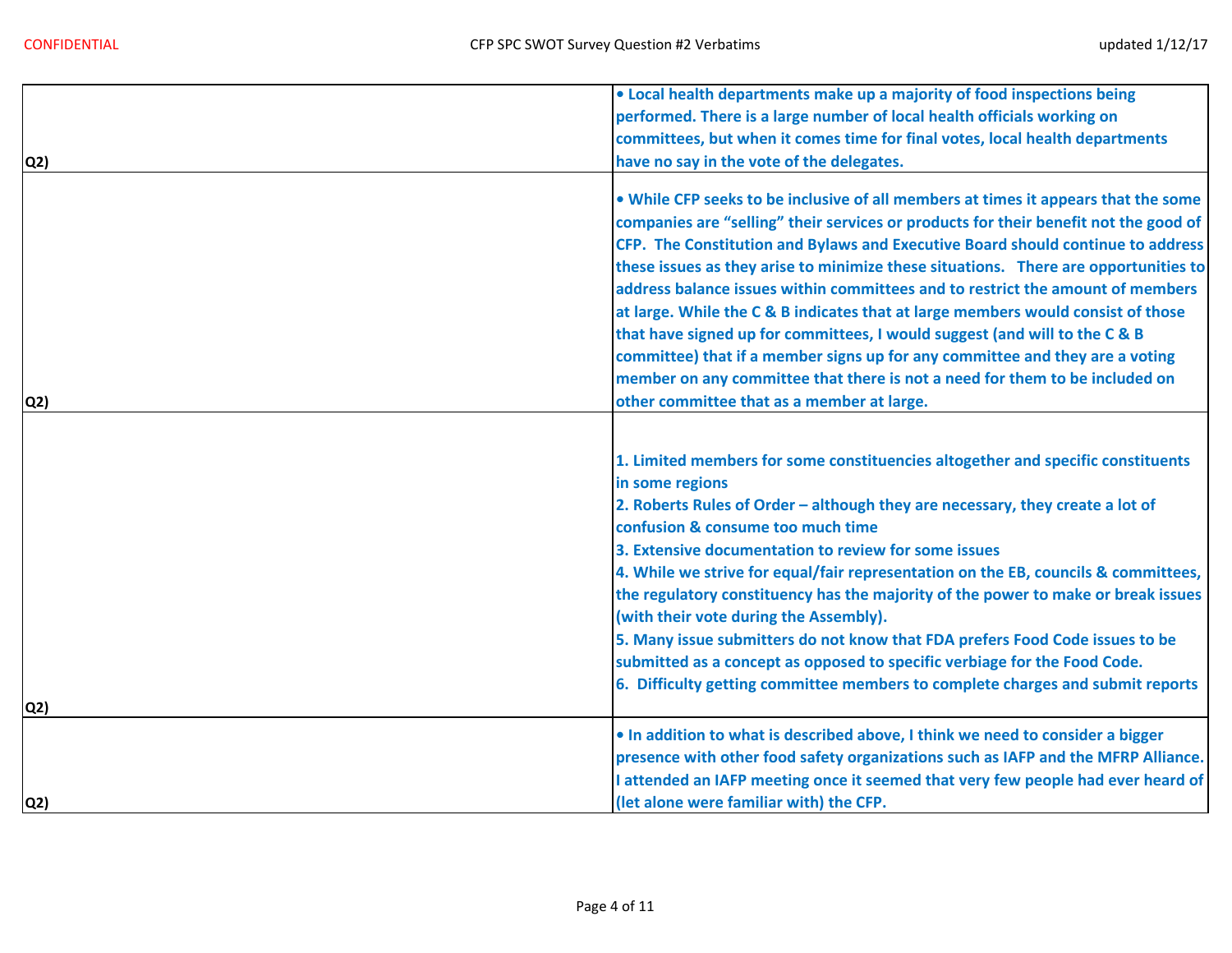Г

| Q2) | . One of the weaknesses of CFP is technology. As a regulator that cannot send<br>multiple people to attend, I feel it is impossible to get to see all Councils. And<br>some of the reasoning behind why council voting went the way they did is lost in<br>the translation when relying on other to fill you in. This could be easily<br>accomplished by streaming the council sessions and providing a link/passcode to<br>those only registered to attend the conference, so at the end of the day they can<br>see what really happened with certain issues. |
|-----|----------------------------------------------------------------------------------------------------------------------------------------------------------------------------------------------------------------------------------------------------------------------------------------------------------------------------------------------------------------------------------------------------------------------------------------------------------------------------------------------------------------------------------------------------------------|
|     |                                                                                                                                                                                                                                                                                                                                                                                                                                                                                                                                                                |
|     | • Lack of ability to get participation from all attendees. Lack of use of technology                                                                                                                                                                                                                                                                                                                                                                                                                                                                           |
| Q2) | to keep attendees connected and interacting outside of the biennial meeting.                                                                                                                                                                                                                                                                                                                                                                                                                                                                                   |
|     | • Local regulatory membership remains low                                                                                                                                                                                                                                                                                                                                                                                                                                                                                                                      |
|     | • Consumer representative membership remains low                                                                                                                                                                                                                                                                                                                                                                                                                                                                                                               |
|     | • Lack of defined mission, vision, and values                                                                                                                                                                                                                                                                                                                                                                                                                                                                                                                  |
|     | . Limited use of social media and online applications unlike organizations such as                                                                                                                                                                                                                                                                                                                                                                                                                                                                             |
|     | <b>NEHA and AFDO</b>                                                                                                                                                                                                                                                                                                                                                                                                                                                                                                                                           |
| Q2) |                                                                                                                                                                                                                                                                                                                                                                                                                                                                                                                                                                |
|     | • The cost of attending the Biennial Meeting prevents some jurisdictions from                                                                                                                                                                                                                                                                                                                                                                                                                                                                                  |
|     | participating.                                                                                                                                                                                                                                                                                                                                                                                                                                                                                                                                                 |
|     | • Some of the issues presented are becoming less substantial and more about                                                                                                                                                                                                                                                                                                                                                                                                                                                                                    |
|     | editing and definitions. Some issues have changed back and forth (non-                                                                                                                                                                                                                                                                                                                                                                                                                                                                                         |
|     | continuous cooking requirements) from meeting to meeting.                                                                                                                                                                                                                                                                                                                                                                                                                                                                                                      |
|     | • There can be the appearance of strong industry pressure to promote issues,                                                                                                                                                                                                                                                                                                                                                                                                                                                                                   |
|     | which can make some regulators uncomfortable.                                                                                                                                                                                                                                                                                                                                                                                                                                                                                                                  |
| Q2) |                                                                                                                                                                                                                                                                                                                                                                                                                                                                                                                                                                |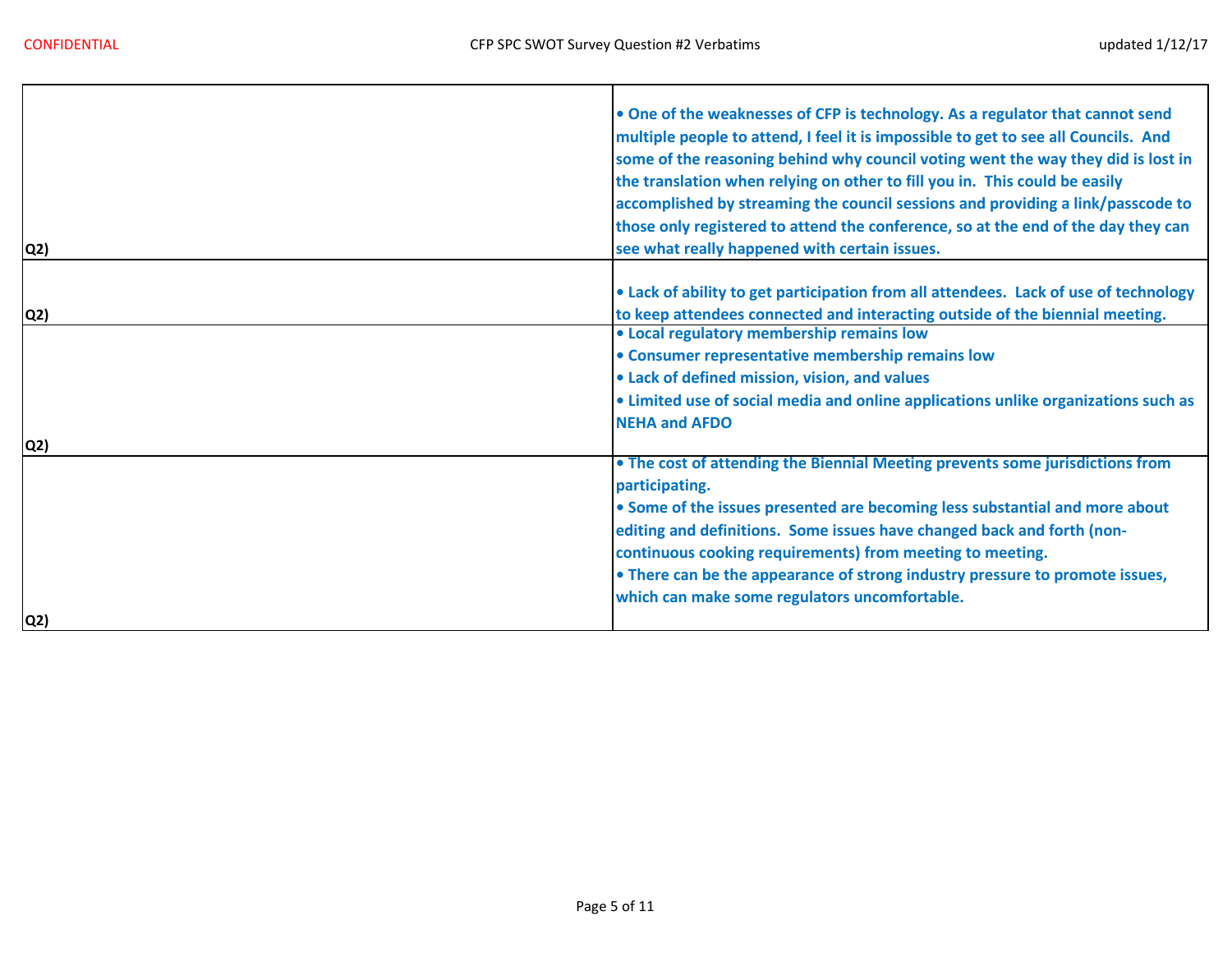÷,

|                                                                                                                                                                    | • State code alignment with conference outcomes in a timely fashion                |
|--------------------------------------------------------------------------------------------------------------------------------------------------------------------|------------------------------------------------------------------------------------|
|                                                                                                                                                                    | • Increased electronic programs/systems development which are up-to-date for       |
|                                                                                                                                                                    | ease of use prior to, during and post Conference. Website difficult to navigate    |
|                                                                                                                                                                    | prior to conference to locate supporting Committee and Council documents           |
| Q3) What do you feel are the biggest or easiest opportunities that are available to • Expand awareness and basic education of CFP to various stakeholder by target |                                                                                    |
| the CFP?                                                                                                                                                           | groups (strategic messaging)                                                       |
|                                                                                                                                                                    | • The CFP members participate in many of the same food safety meetings,            |
|                                                                                                                                                                    | symposiums, seminars, throughout the year. Can the CFP begin to work with          |
|                                                                                                                                                                    | organizations that have mostly local health department membership, e.g., NEHA      |
|                                                                                                                                                                    | or NACCHO, to widen the circle and include locals more? Perhaps, at least provide  |
|                                                                                                                                                                    | awareness of the CFP and how it impacts the day-to-day inspection work and for     |
|                                                                                                                                                                    | industry, how it impacts industry food safety management systems and daily         |
|                                                                                                                                                                    | operational practices.                                                             |
| Q3)                                                                                                                                                                |                                                                                    |
|                                                                                                                                                                    | • The biggest and easiest opportunities are one in the same. As is evident from    |
|                                                                                                                                                                    | the past few years' revenue, the largest growing source of revenue is sponsorship. |
|                                                                                                                                                                    | Those potential sponsors must be targeted routinely to ensure they understand      |
|                                                                                                                                                                    | the purpose of CFP.                                                                |
|                                                                                                                                                                    | • Grants. There must be other grants available besides FDA small conference        |
|                                                                                                                                                                    | grant.                                                                             |
| Q3)                                                                                                                                                                |                                                                                    |
|                                                                                                                                                                    | . Moving forward, we need to continually look at how individuals get information   |
|                                                                                                                                                                    | - through various forms of social media, Facebook, smart phone apps, etc. CFP      |
|                                                                                                                                                                    | should consider, when feasible, the incorporation of social media communication    |
| Q3)                                                                                                                                                                | tools to remain relevant.                                                          |
|                                                                                                                                                                    | . Having a way to communicate with other food safety groups before assigning or    |
|                                                                                                                                                                    | creating committees. Many of the members of CFP are also involved in the           |
|                                                                                                                                                                    | Partnership for Food Protection, AFDO, and the Food Safety Summit. Cut down on     |
| Q3)                                                                                                                                                                | the duplication of efforts.                                                        |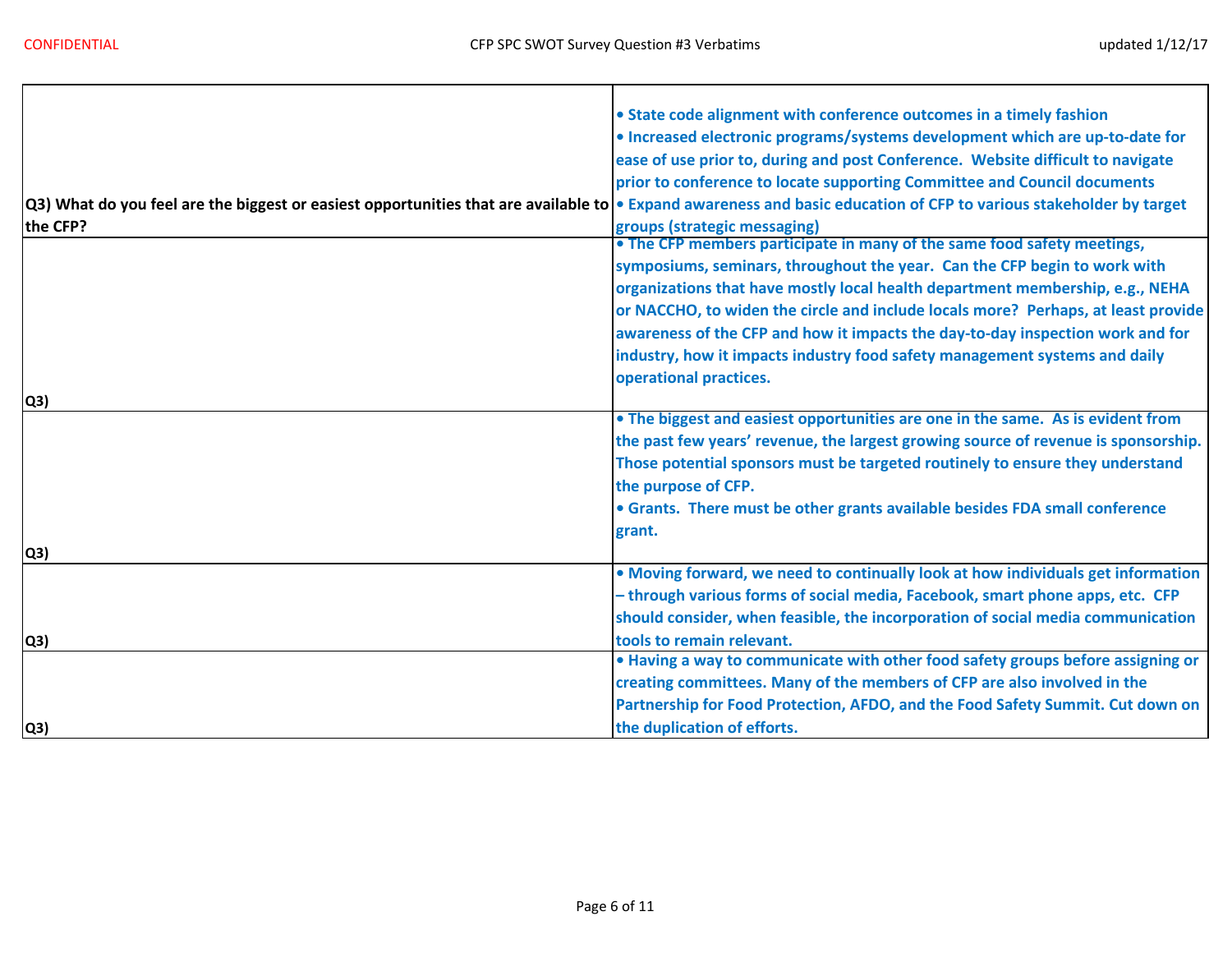$\mathbf{I}$ 

| Q3) | • CFP provides a forum for industry and academia to work closely with state, local<br>and federal regulators in a forum that provides for dialogue and discussion. This is<br>advantageous to members as it may be the only time many get the opportunity to<br>engage with regulatory agencies. Over the years I have noticed that it also<br>provides a forum for regulators to get to know other regulators and have engaging<br>discussions as well. I understand that much work gets done at CFP and on the<br>committees and that members are volunteering but members should not<br>"volunteer" to serve on committees unless they are prepared to participate. CFP<br>could do a better job in communicating that message. Oftentimes there are an<br>abundance of members that wish to participate on a committee (voting members)<br>and there is lack of space - only to find that a voting member doesn't participate<br>and is taking up space and not contributing.<br>1. See if a short block of time could be allotted at each FDA Regional Seminar for<br>CFP EB constituency representatives, and representatives from other similar food<br>safety organizations, to be introduced. This could bolster membership and |
|-----|------------------------------------------------------------------------------------------------------------------------------------------------------------------------------------------------------------------------------------------------------------------------------------------------------------------------------------------------------------------------------------------------------------------------------------------------------------------------------------------------------------------------------------------------------------------------------------------------------------------------------------------------------------------------------------------------------------------------------------------------------------------------------------------------------------------------------------------------------------------------------------------------------------------------------------------------------------------------------------------------------------------------------------------------------------------------------------------------------------------------------------------------------------------------------------------------------------------------------------------|
|     | participation.<br>2. Create a partnership with culinary schools/programs, perhaps in the form of                                                                                                                                                                                                                                                                                                                                                                                                                                                                                                                                                                                                                                                                                                                                                                                                                                                                                                                                                                                                                                                                                                                                         |
|     | mentorships                                                                                                                                                                                                                                                                                                                                                                                                                                                                                                                                                                                                                                                                                                                                                                                                                                                                                                                                                                                                                                                                                                                                                                                                                              |
| Q3) |                                                                                                                                                                                                                                                                                                                                                                                                                                                                                                                                                                                                                                                                                                                                                                                                                                                                                                                                                                                                                                                                                                                                                                                                                                          |
| Q3) | . Begin to initiate and maintain a presence with other organizations. Let other<br>people in food safety know who we are and what we do.                                                                                                                                                                                                                                                                                                                                                                                                                                                                                                                                                                                                                                                                                                                                                                                                                                                                                                                                                                                                                                                                                                 |
|     | • NETWORKING!!! The ability to discuss food safety with those who understand<br>the "language". Also, this leading into when you have an issue with a certain<br>facility, new equipment, etc. You know who to call. The connection with those                                                                                                                                                                                                                                                                                                                                                                                                                                                                                                                                                                                                                                                                                                                                                                                                                                                                                                                                                                                           |
| Q3) | individuals are made through CFP.                                                                                                                                                                                                                                                                                                                                                                                                                                                                                                                                                                                                                                                                                                                                                                                                                                                                                                                                                                                                                                                                                                                                                                                                        |
|     | . Intergrating technology into the use of committee work, communication with<br>members, etc. Social media would improve communication between members                                                                                                                                                                                                                                                                                                                                                                                                                                                                                                                                                                                                                                                                                                                                                                                                                                                                                                                                                                                                                                                                                   |
| Q3) | and may help to increase participation and attendance.                                                                                                                                                                                                                                                                                                                                                                                                                                                                                                                                                                                                                                                                                                                                                                                                                                                                                                                                                                                                                                                                                                                                                                                   |
| Q3) | • None                                                                                                                                                                                                                                                                                                                                                                                                                                                                                                                                                                                                                                                                                                                                                                                                                                                                                                                                                                                                                                                                                                                                                                                                                                   |
|     |                                                                                                                                                                                                                                                                                                                                                                                                                                                                                                                                                                                                                                                                                                                                                                                                                                                                                                                                                                                                                                                                                                                                                                                                                                          |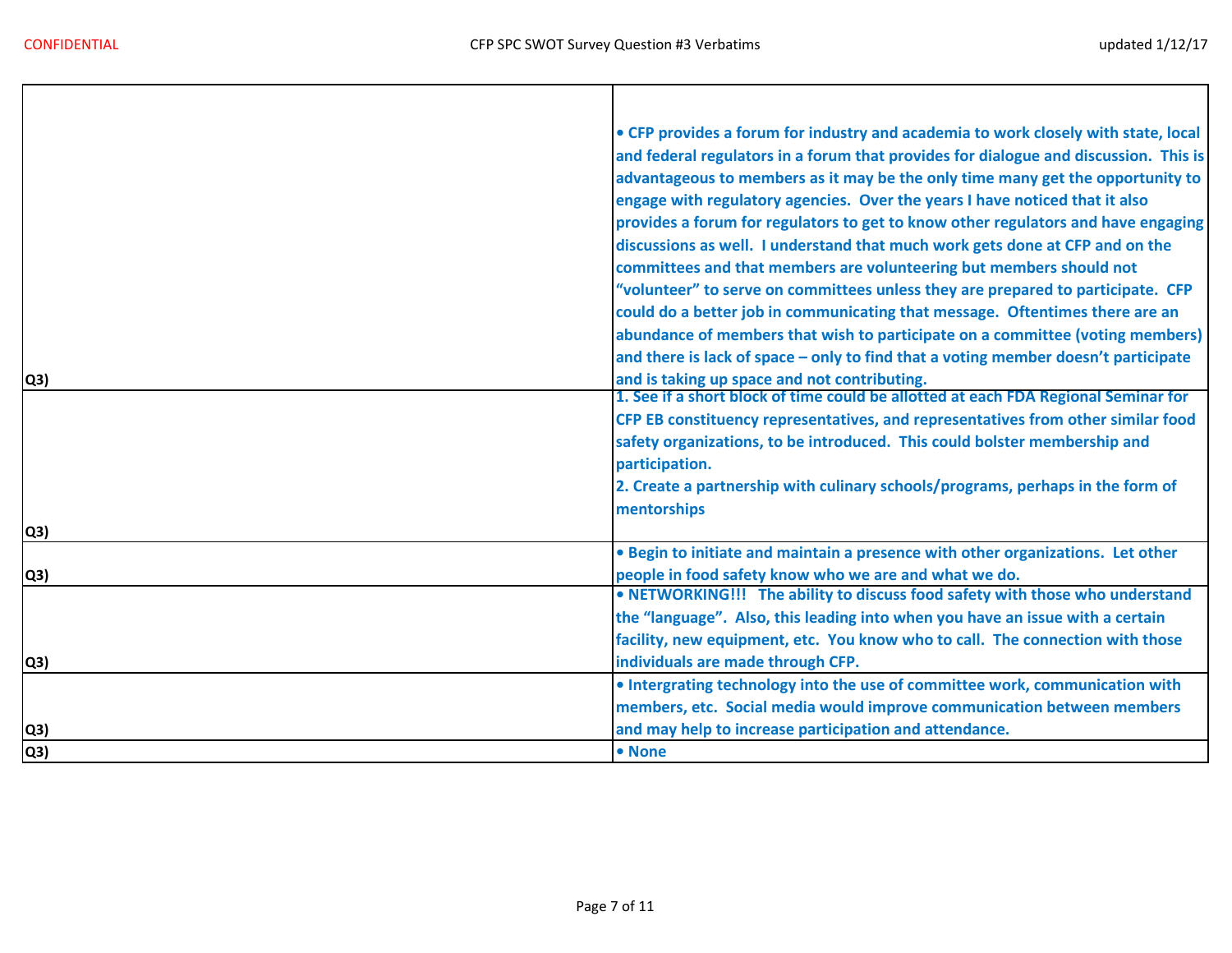÷,

| Q3) | . Use of most current technology for activities during and between biennial<br>meetings<br>• Engaging the "new generation" of members<br>• More transparency in CFP activities that take place between biennial meeting<br>• Benchmark other professional organizations to see what works and doesn't<br>work<br>• Better marketing efforts |
|-----|---------------------------------------------------------------------------------------------------------------------------------------------------------------------------------------------------------------------------------------------------------------------------------------------------------------------------------------------|
| Q3) | . Find a way to increase the availability of travel grants so that states with budget<br>constraints do not get left out.<br>• Continue to promote the Program Standards.<br>• Find ways to increase CFP visibility; website use.<br>• Reach out to unrepresented groups such as Tribal Nations and Territories.                            |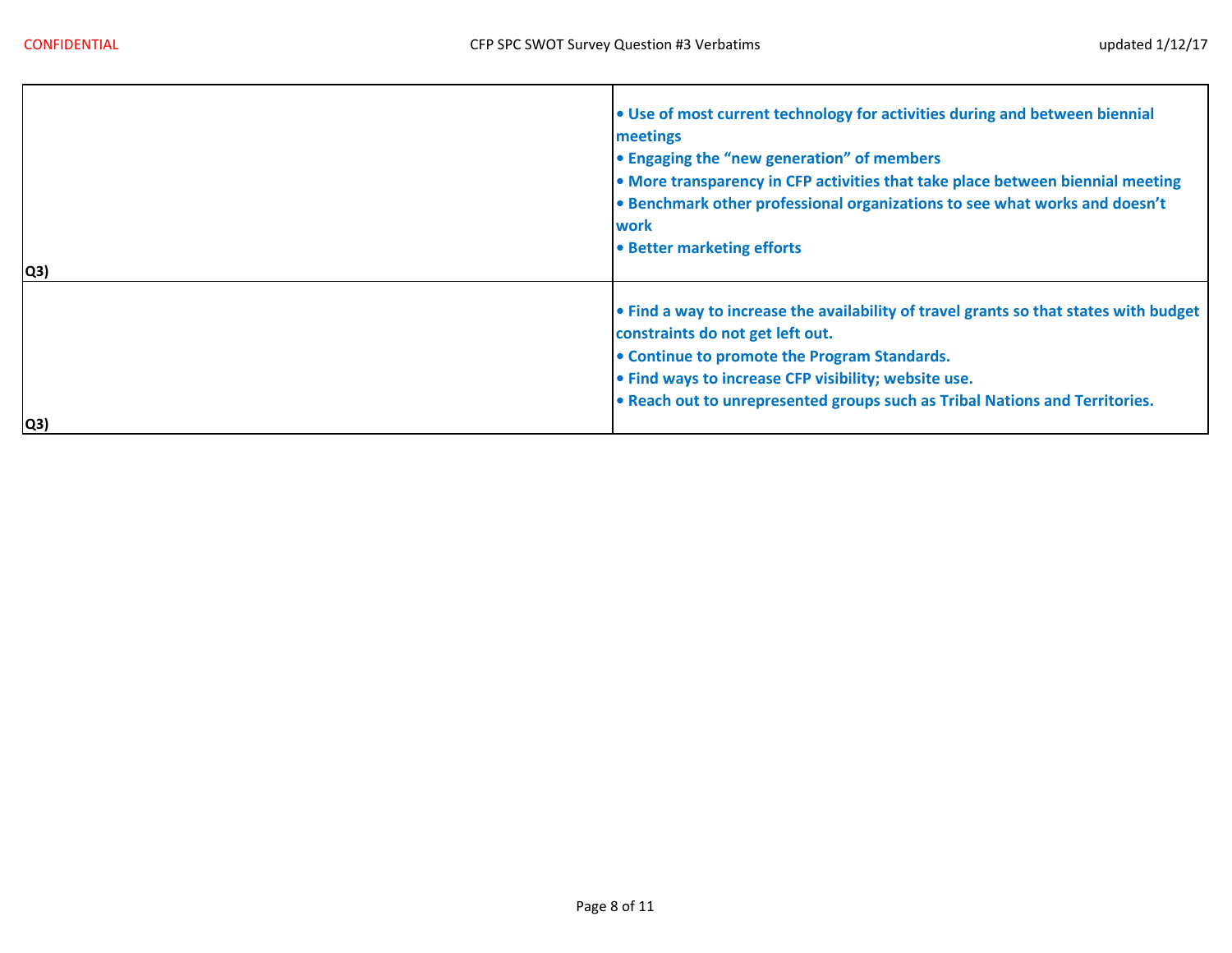| $ Q4\rangle$ What threats do you see are hindering or are potential roadblocks to the | • Rising conference operation costs                                                   |
|---------------------------------------------------------------------------------------|---------------------------------------------------------------------------------------|
| CFP?                                                                                  | · Balances exceeding conference income                                                |
|                                                                                       |                                                                                       |
|                                                                                       | . Funding is not always available for members to attend                               |
|                                                                                       | • If there is a perception that any participating segment is pushing its own agenda   |
|                                                                                       | this can be detrimental to the process. I haven't seen this, but IF it occurred, it   |
|                                                                                       | could be a threat to the Conference.                                                  |
|                                                                                       | . I think the Conference has, over the years, maintained its integrity in providing a |
|                                                                                       | fair and balanced forum for discussion and for Issue submission and resolution. To    |
|                                                                                       | prevent this threat, the Conference should continue to encourage the no branding      |
|                                                                                       | policy and discourage any segment pushing a certain agenda. Rather, the               |
|                                                                                       | Conference can continue to promote the message that it serves in achieving            |
|                                                                                       | national food safety through the collaborative work of the Conference                 |
|                                                                                       | membership. It is the unbiased, neutral body that provides a collaborative forum      |
| Q <sub>4</sub>                                                                        | for the single goal of furthering the cause of food safety and doing so together.     |
|                                                                                       | . I have not been involved long enough to say what threats there might be other       |
|                                                                                       | than revenue sources.                                                                 |
| Q4)                                                                                   |                                                                                       |
|                                                                                       | • Escalating costs for putting on the biennial conferences is beginning to exceed     |
|                                                                                       | CFP's ability to hold conferences in some parts of the country.                       |
|                                                                                       | . Dwindling employer resources (both regulatory and industry) can result in less      |
|                                                                                       | funding for travel and sponsorships, and less time for food safety professionals to   |
| Q <sub>4</sub>                                                                        | dedicate for CFP committee work and conference meetings.                              |
|                                                                                       |                                                                                       |
|                                                                                       | . Some issues (especially in Council III) are automatically dismissed based upon no   |
|                                                                                       | science or documentation supporting the issue. Some issues need to be discussed       |
|                                                                                       | to find out who can provide the science or documentation because states and           |
|                                                                                       | locals do not always have the capability or scientist to devote to the ideas.         |
| $\mathsf{Q4}$                                                                         |                                                                                       |
|                                                                                       |                                                                                       |
|                                                                                       | . Seeking locations for CFP biennial meetings that is affordable and easy to get to   |
| Q <sub>4</sub>                                                                        | is important. Hotel rooms at over \$150 per night are unreasonable.                   |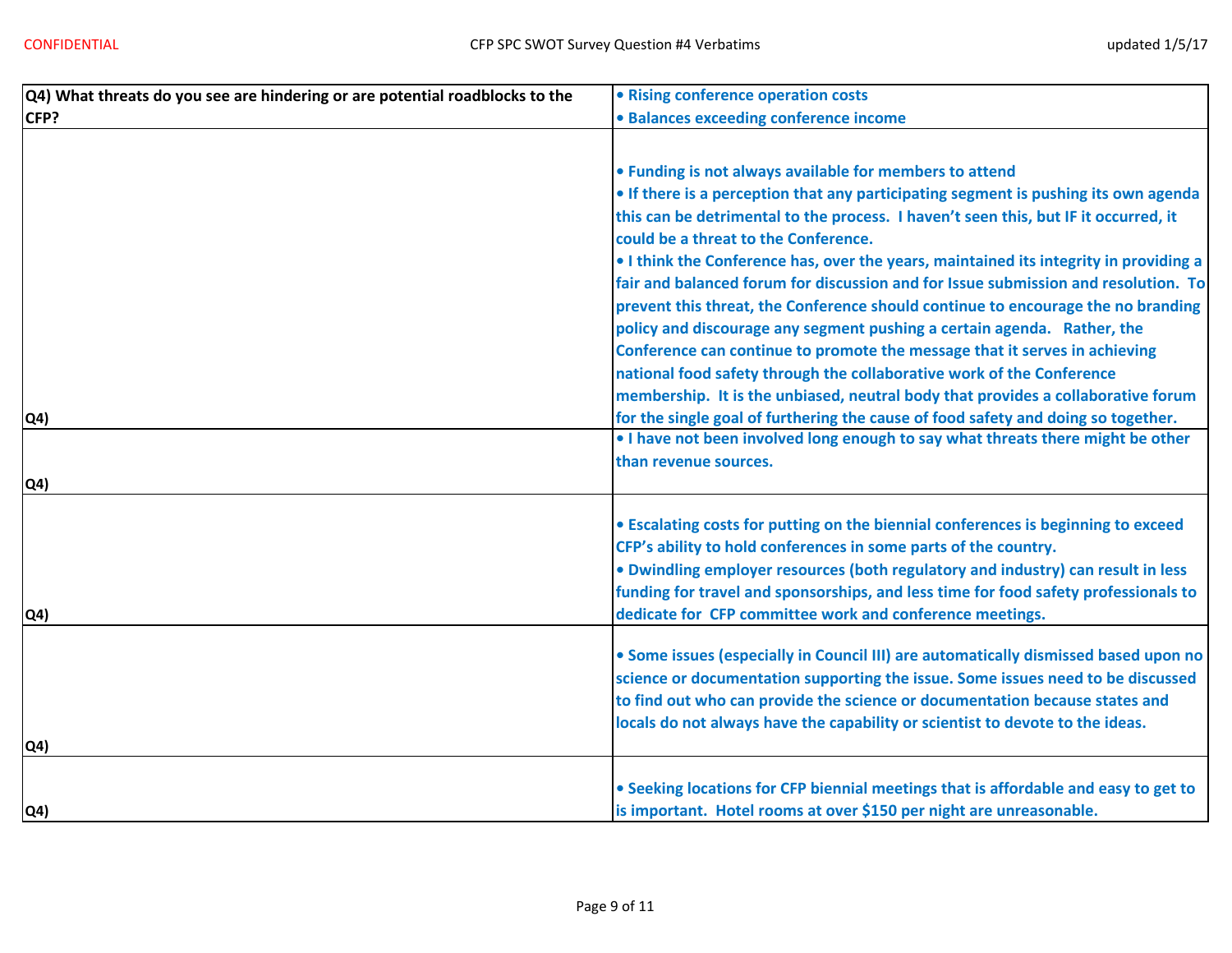|              | 1. Currently no limit on the number of issues a council is expected to deliberate on<br>2. Budget issues                                                                                                                                                                                                                                                                                                                                                                                                                                                                                |
|--------------|-----------------------------------------------------------------------------------------------------------------------------------------------------------------------------------------------------------------------------------------------------------------------------------------------------------------------------------------------------------------------------------------------------------------------------------------------------------------------------------------------------------------------------------------------------------------------------------------|
| Q4)          |                                                                                                                                                                                                                                                                                                                                                                                                                                                                                                                                                                                         |
| Q4)          | • Lack of people willing to volunteer time. But this is not an exclusive problem to<br>CFP.                                                                                                                                                                                                                                                                                                                                                                                                                                                                                             |
|              | • The length of the conference is long, knowing there is an abundance of<br>information to get through (I am not sure how to conquer that). Also, the cost of<br>travel to the meetings; while everyone loves to attend different location<br>throughout the country, sometimes it isn't cost effective for attendees. If the<br>conference found locations that were less expensive and easier in/outs, more<br>people may be able to attend (especially regulators). If was a little upsetting that<br>during the last conference, there were several states not represented. This is |
| Q4)          | largely due to the cost it takes for the states to send the individuals.<br>• Inclusion or industry and consumer representatives in addition to regulators in                                                                                                                                                                                                                                                                                                                                                                                                                           |
|              | the Issue deliberation process.<br>• A rather comprehensive Constitution & Bylaws document<br>. Working relationships within and between federal, state, local, and<br>tribal/territorial regulators and food industry stakeholders<br>• Financial support provided by sponsors                                                                                                                                                                                                                                                                                                         |
|              | • Integrity of the Issue submission, review, and deliberation process                                                                                                                                                                                                                                                                                                                                                                                                                                                                                                                   |
|              | . Opportunities for members to contribute to the work of CFP through Board,<br><b>Council, and Committee membership</b>                                                                                                                                                                                                                                                                                                                                                                                                                                                                 |
|              | . Provides a model for similar organizations such as the Conference for the Model<br><b>Aquatic Health Code (CMAHC)</b>                                                                                                                                                                                                                                                                                                                                                                                                                                                                 |
|              |                                                                                                                                                                                                                                                                                                                                                                                                                                                                                                                                                                                         |
|              | • Educational workshop is provided in addition to the working biennial meeting<br>sessions                                                                                                                                                                                                                                                                                                                                                                                                                                                                                              |
| $ Q4\rangle$ |                                                                                                                                                                                                                                                                                                                                                                                                                                                                                                                                                                                         |
|              | • Increasing costs associated with sustaining activities                                                                                                                                                                                                                                                                                                                                                                                                                                                                                                                                |
|              | • Lack of a 5-year Strategic Plan with financial outlook                                                                                                                                                                                                                                                                                                                                                                                                                                                                                                                                |
|              |                                                                                                                                                                                                                                                                                                                                                                                                                                                                                                                                                                                         |
| Q4)          |                                                                                                                                                                                                                                                                                                                                                                                                                                                                                                                                                                                         |
| $ Q4\rangle$ | · Similar to weaknesses listed above.                                                                                                                                                                                                                                                                                                                                                                                                                                                                                                                                                   |